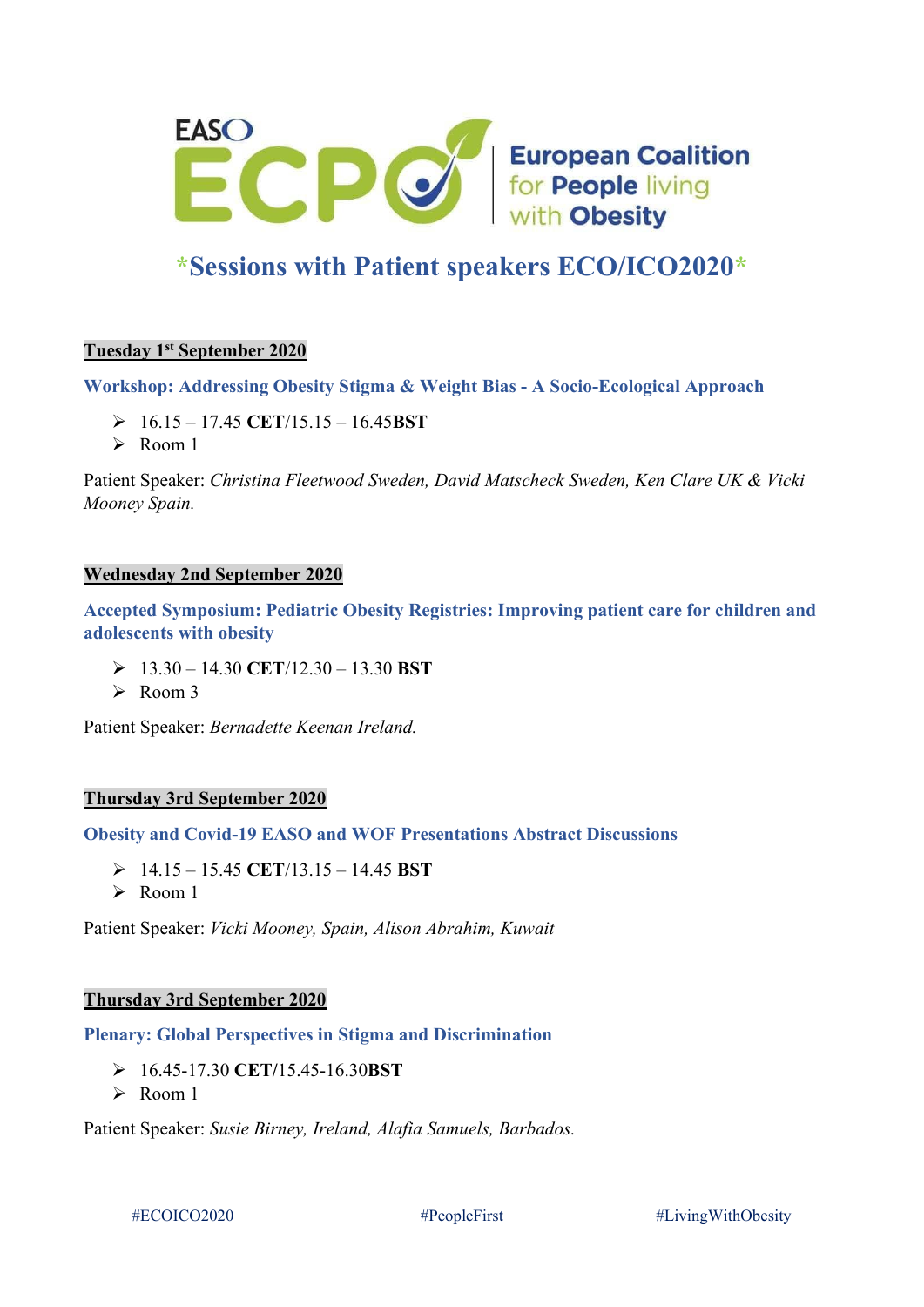# **\*Sessions with Patient speakers ECO/ICO2020\***

## **Thursday 3rd September 2020**

## **Dietetics Teaching Session**

- 18.10 19.30 **CET**/17.10 18.30**BST**
- $\triangleright$  Room 2

Patient Speaker: *Solveig Sigurdardottir, Iceland*.

## **Thursday 3rd September 2020**

#### **Nursing Teaching Session**

- 18.10 19.30 **CET**/17.10 18.30**BST**
- $\triangleright$  Room 3

Patient Speaker: *Ken Clare, UK*.

#### **Thursday 3rd September 2020**

## **Physiotherapy Teaching Session**

- 18.10 19.30 **CET**/17.10 18.30**BST**
- $\triangleright$  Room 4

Patient Speaker: *Lorna Lennon, Ireland*.

# **Friday 4th September 2020**

#### **Bariatric Surgery and Pharmacotherapy: Long-Term Outcomes and Weight Regain**

- 09.00- 09.30am **CET**/08.00 08.30 **BST**
- $\triangleright$  Room 1

Patient Speaker: *Vicki Mooney, Spain*

# **Friday 4th September 2020**

**Topic Session: Success and Failure in Clinical Intervention**

- 09.30- 10.30am **CET**/08.30 09.30 **BST**
- $\triangleright$  Room 4

Patient Speaker: *Ken Clare, UK*